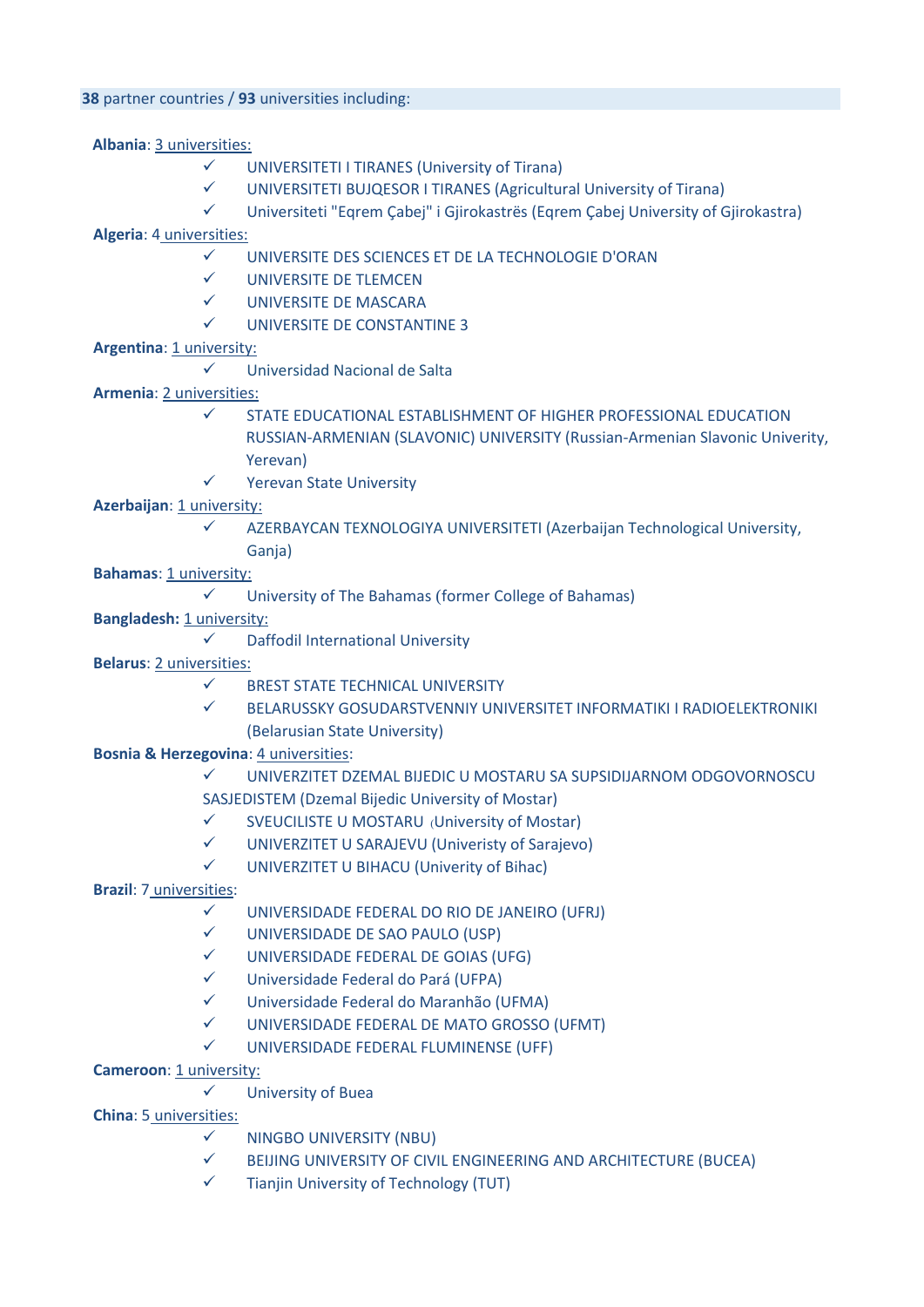$\checkmark$  BEIJING UNIVERSITY OF TECHNOLOGY (BJUT)  $\checkmark$  Beijing Information Science and Technology University (BISTU) **Colombia**: 2 universities: UNIVERSIDAD TECNOLOGICA DE BOLIVAR UNIVERSIDAD CATÓLICA DE COLOMBIA **Costa Rica**: 1 university: UNIVERSIDAD NACIONAL **Dominican Republic:** 1 university INSTITUTO TECNOLOGICO DE SANTO DOMINGO - INTEC **Egypt:** 1 university:  $\checkmark$  CAIRO UNIVERSITY **El Salvador**: 2 universities: UNIVERSIDAD DON BOSCO UNIVERSIDAD DE EL SALVADOR **Ethiopia**: 1 university:  $\checkmark$  Jimma University **Georgia**: 2 universities:  $\checkmark$  SHOTA RUSTAVELI STATE UNIVERSITY, Batumi GEORGIAN TECHNICAL UNIVERSITY, Tbilisi **Ghana: : 1 university:**  UNIVERSITY OF GHANA (UG Accra) **Guatemala**: 2 universities: UNIVERSIDAD SAN CARLOS DE GUATEMALA UNIVERSIDAD RAFAEL LANDIVAR **Honduras**: 2 universities: UNIVERSIDAD NACIONAL AUTONOMA DE HONDURAS (UNAH) UNIVERSIDAD PEDAGOGICA NACIONAL FRANCISCO MORAZAN **Jordan:** 7 universities:  $\checkmark$  German Jordanian University  $\checkmark$  Princess Sumaya University for Technology Yarmouk University  $\checkmark$  The University of Jordan  $\checkmark$  Applied Science Private University  $\checkmark$  American University of Madaba  $\checkmark$  Jordan University of Science and Technology **Kazakhstan**: 3 universities:  $\checkmark$  L.N. Gumilyov Eurasian National University  $\checkmark$  RSE Karaganda State University named after Academician E. A. Buketov  $\checkmark$  M.KH. Dulaty Taraz State University **Korea South**: 2 universities: Hanyang University, Seoul Yeungnam University College (YNC ), Daegu **Kosovo**: 1 university: UNIVERSITETI I PRISHTINES **Kyrgyzstan**: 2 universities: ALA-TOO INTERNATIONAL UNIVERSITY (former Ataturk AlaToo International University) OSH TECHNOLOGICAL UNIVERSITY